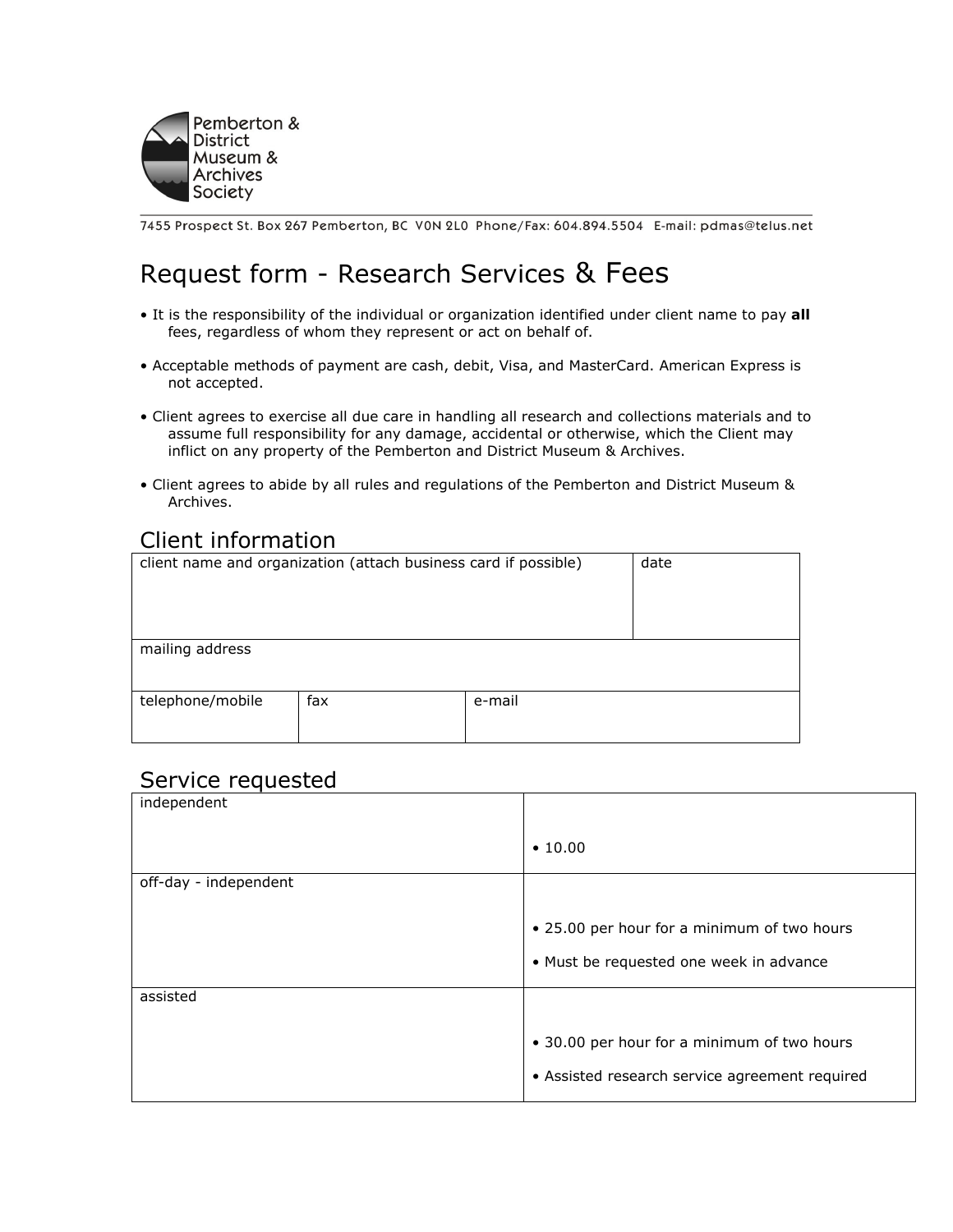Describe the purpose of your research and specific types of research materials you wish to access.

Describe the materials you wish to have reproduced for research purposes.

| Accession # | Source | MG, Series, Sub-series |
|-------------|--------|------------------------|
|             |        |                        |
|             |        |                        |
|             |        |                        |
|             |        |                        |
|             |        |                        |
|             |        |                        |
|             |        |                        |
|             |        |                        |
|             |        |                        |
|             |        |                        |
|             |        |                        |
|             |        |                        |
|             |        |                        |
|             |        |                        |